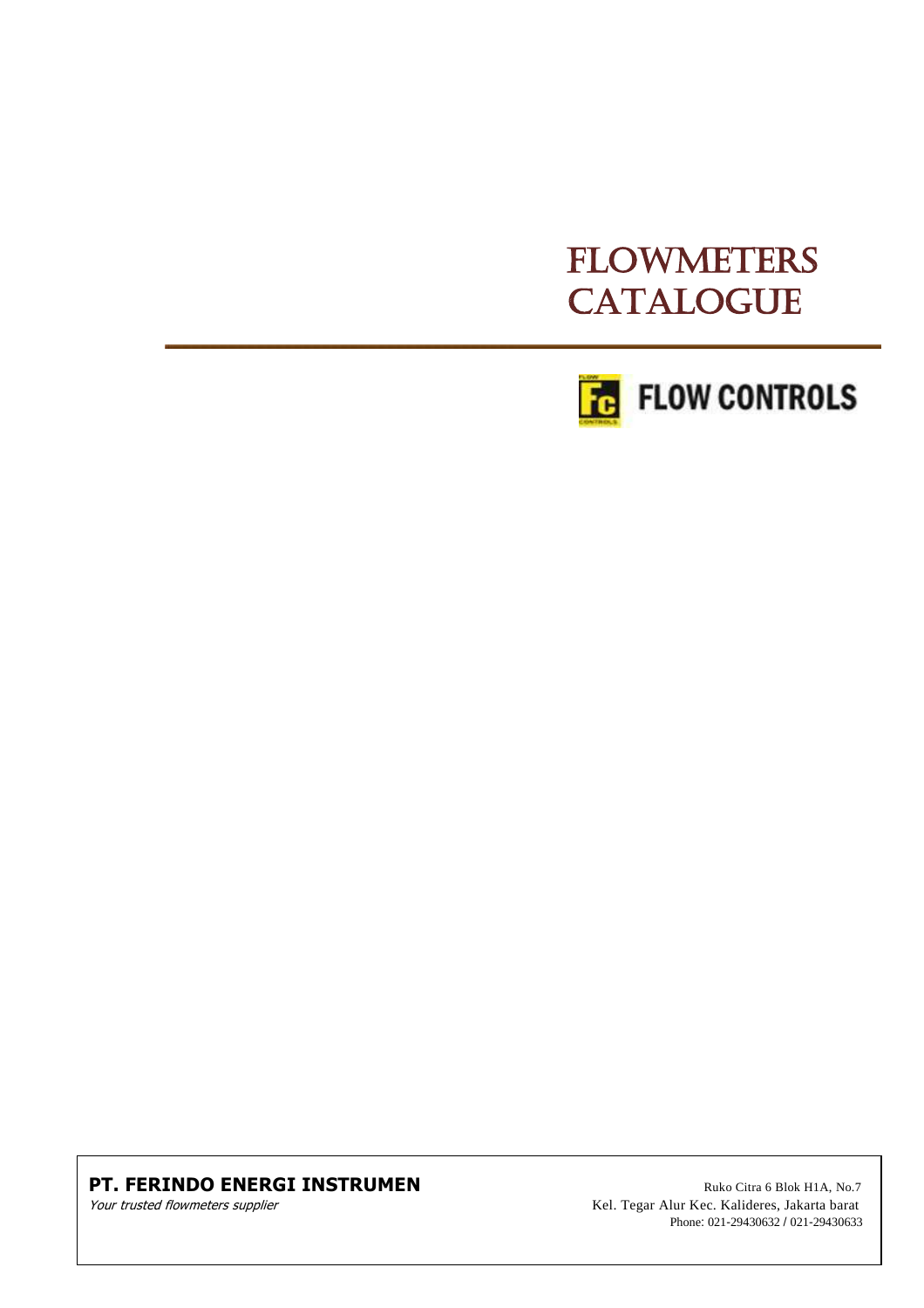# **FCM Series Positive Displacement Flow Meter**



FCM50 Meter with Register Strainer & Air Eliminator

#### **Characteristics**

- Excellent stepless adjusting mechanism allows a micro adjustment of the meter
- High accuracy and repeatability over the widest range of flow; Superior accuracy at constant flow
- Low maintenance, no metal-to-metal contact in measuring chamber, long life service
- Low pressure loss, a true gravity flow meter
- Accuracy regardless of pressure fluctuations, temperature variation, viscosity
- Choice of aluminum, cast iron and stainless steel materials of construction

#### **Construction**



| <b>Technical Specification</b>        |                              |              |                |              |                  |               |                 |               |                 |
|---------------------------------------|------------------------------|--------------|----------------|--------------|------------------|---------------|-----------------|---------------|-----------------|
| Model                                 | <b>FCM40</b>                 | <b>FCM50</b> | <b>FCM50-L</b> | <b>FCM80</b> | FCM80-L          | <b>FCM100</b> | <b>FCM100-L</b> | <b>FCM150</b> | <b>FCM150-L</b> |
| <b>Size</b>                           | 40mm / 1.5"                  |              | 50mm/2"        |              | 80mm / 3"        |               | 100mm / 4"      |               | 150mm / $6"$    |
| <b>Flow Range</b><br>(L/Min)          | 25-250                       | 38-380       | 55-550         | 75-750       | 115-1150         | 130-1300      | 170-1700        | 225-2250      | 300-3000        |
| Volume / Rev.                         | 0.681L<br>0.309L             |              |                |              | 5.102L<br>1.839L |               | 9.507L          |               |                 |
| Max. Pressure                         | 10Bar/150PSI<br>25Bar/350PSI |              |                |              |                  |               |                 |               |                 |
| Accuracy                              | ±0.1%                        |              |                |              |                  |               |                 |               |                 |
| Repeatability                         | $≤$ 0.05%                    |              |                |              |                  |               |                 |               |                 |
| <b>Standard</b><br><b>Measurement</b> | Liter / US Gallon/IMP Gallon |              |                |              |                  |               |                 |               |                 |
| <b>Viscosity</b>                      | 30SSU~1,500,000SSU           |              |                |              |                  |               |                 |               |                 |

Note:4"&6" flange available for FCM150/6" Meter.

| <b>Packaging Data</b> |                             |                             |                         |                           |                           |
|-----------------------|-----------------------------|-----------------------------|-------------------------|---------------------------|---------------------------|
| Model                 | FCM40                       | <b>FCM50</b>                | FCM80                   | <b>FCM100</b>             | <b>FCM150</b>             |
| Packaging             |                             |                             | 1 pc/Wooden Case        |                           |                           |
| <b>Net Weight</b>     | 23Kgs                       | 26Kgs                       | 40Kgs                   | 70Kgs                     | 130Kgs                    |
| <b>Gross Weight</b>   | 35Kgs                       | 38Kgs                       | 55Kgs                   | 90Kgs                     | 155Kgs                    |
| <b>Size</b>           | $53\times$ 48 $\times$ 53cm | $53\times$ 48 $\times$ 53cm | $58\times50\times61$ cm | $76\times 64\times 72$ cm | $80\times 65\times 79$ cm |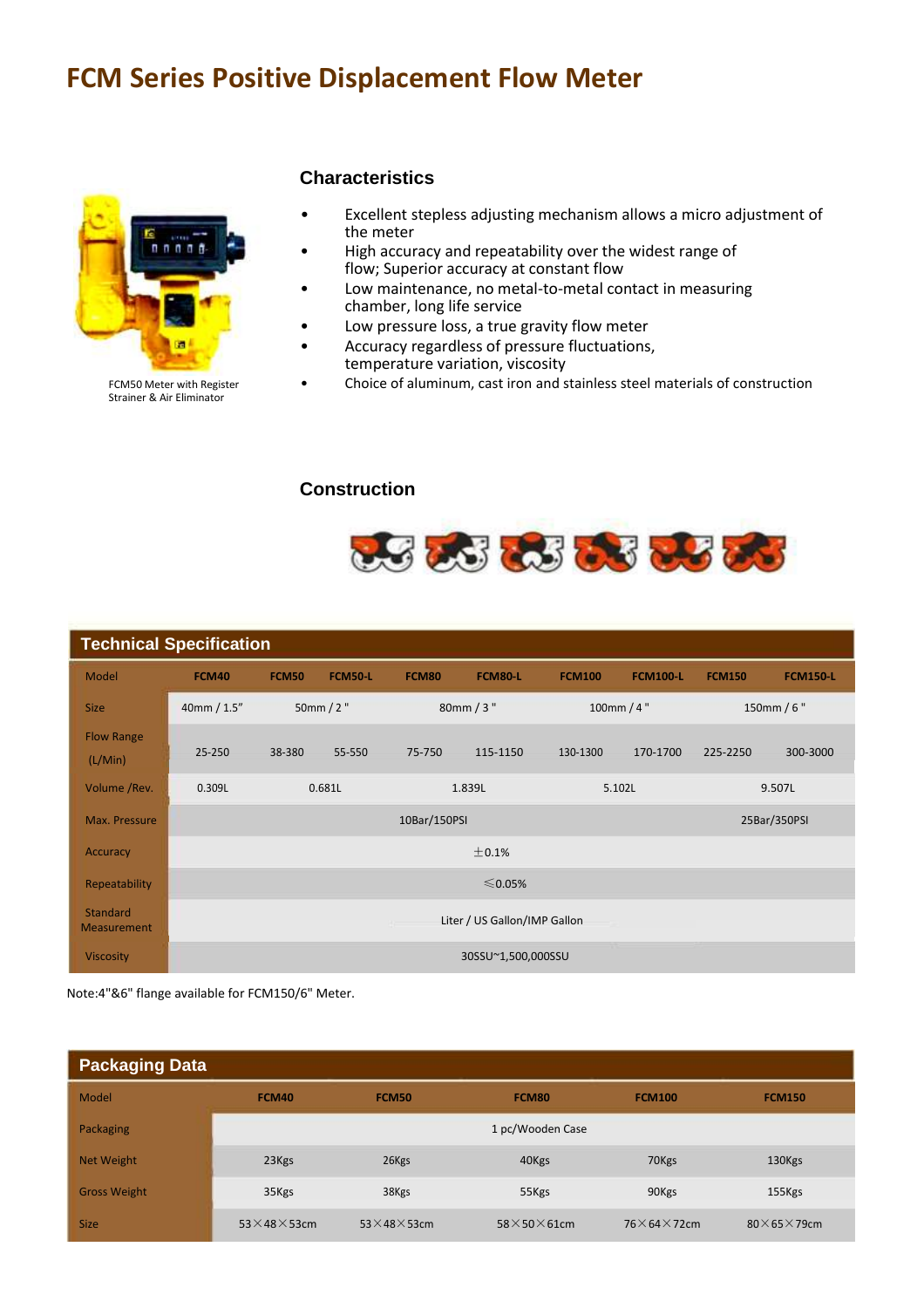#### **Model No. Description**



#### **Industries**

- Automotive;
- Adhesives;
- Agriculture;
- Asphalt ;
- Aviation fueling ;
- Animal feeds; Beverage;
- Cosmetics ;
- Chemical processing;
- Concrete Add mixtures;
- Dairy; Liquid fertilizers;
- Food processing ;
- Fuel oil delivery;
- General industrial;
- Hydrocarbon processing;
- Liquefied gases;
- Lube oils; Marine;
- Paint and varnish;
- Petroleum marketing;
- Petroleum production;
- Pharmaceutical;
- Printing ink;
- Pulp &paper;
- Refining commercial Solvents;
- Recycling Railroad ;
- Textile.

#### **Application**

- Refined petroleum products;
- Aviation gasolines and jet fuels;
- A wide variety of products such as: liquid sugars, corn syrup, corn sweetners, dextrose, fructose, sucrose, maltose, lactose, corn oil, soy bean oil, cotton seed oil, coconut oil;
- Treated waters (deionized, demineralized, and potable);
- Chlorinated solvents and general solvent metering;
- Acid pH liquids;
- Liquefied petroleum gas(LPG);
- Crude oil, also for heated and/or viscous liquids;
- Oil or water based latex products, polyester resins, and adhesives (neutral pH), also for metering herbicides and nitrogen fertilizer solutions;
- Herbicide;
- Sodium hydroxide (caustic) solutions, high sulfur crude oil (LACT and NOD) and other alkaline pH liquids;
- Abrasive liquids.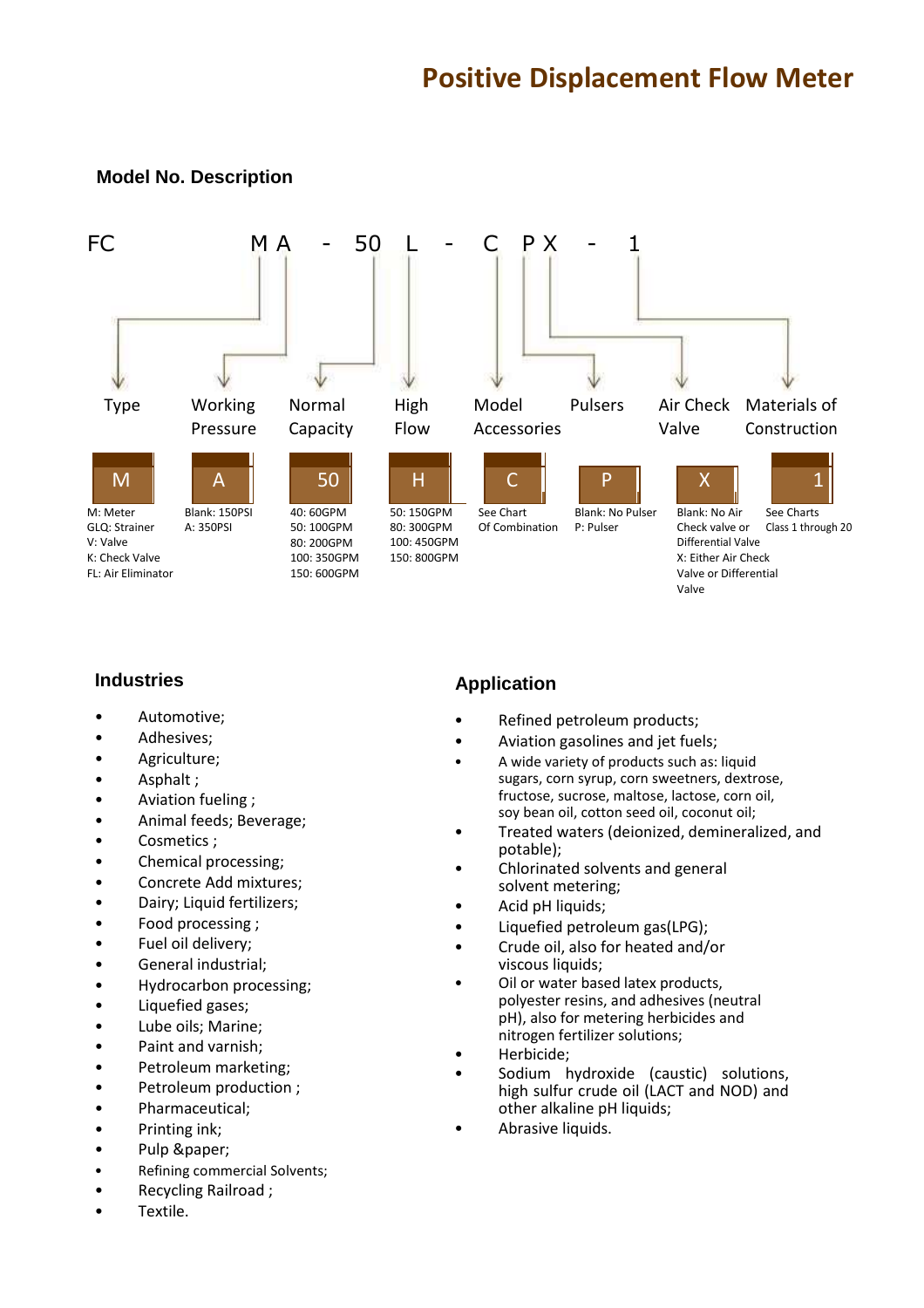# **Positive Displacement Flow Meter**





FCM80 Meter **FCM80 Meter** FCM80 Meter with Counter



FCM80 Meter with Counter & Strainer



FCM80 Meter with Counter, Strainer & Air Eliminator





FCM‐150‐A‐1 Meter with Counter FCM‐50‐KX‐1 Meter with Register Counter, Preset Counter, Preset Valve, Strainer & Air Eliminator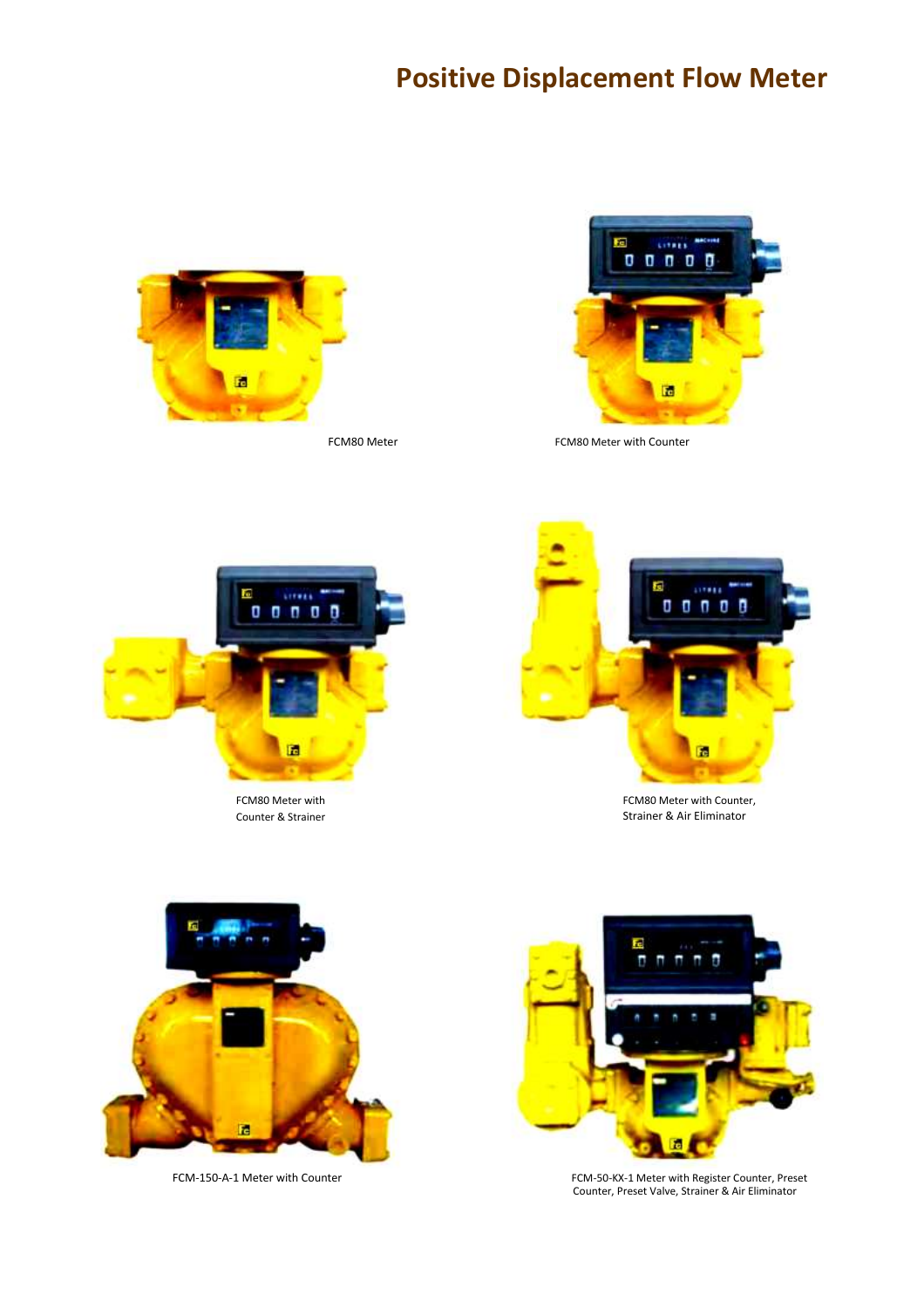# **Positive Displacement Flow Meter**



FCM‐80‐G‐1 Meter with Counter, Strainer, Air Eliminator & Printer



FCM‐50‐NX‐1 Meter with Preset Counter, Register Counter, Preset Valve, Strainer, Air Eliminator & Printer



FCM‐80‐KPX‐1 Meter with Electronic Register, Strainer, Air Eliminator & Solenoid Valve





Differential Valve, One Strainer & Air Eliminator



FCMA-40-CX-10 LPG Dispenser Meter FCMA-50-CX-10 Meter with Register Counter, with Two Meters, Pulsers and FCMA-50-CX-10 Meter with Register Counter, with Two Meters, Pulsers and Differential Valve, Strainer & Air Eliminator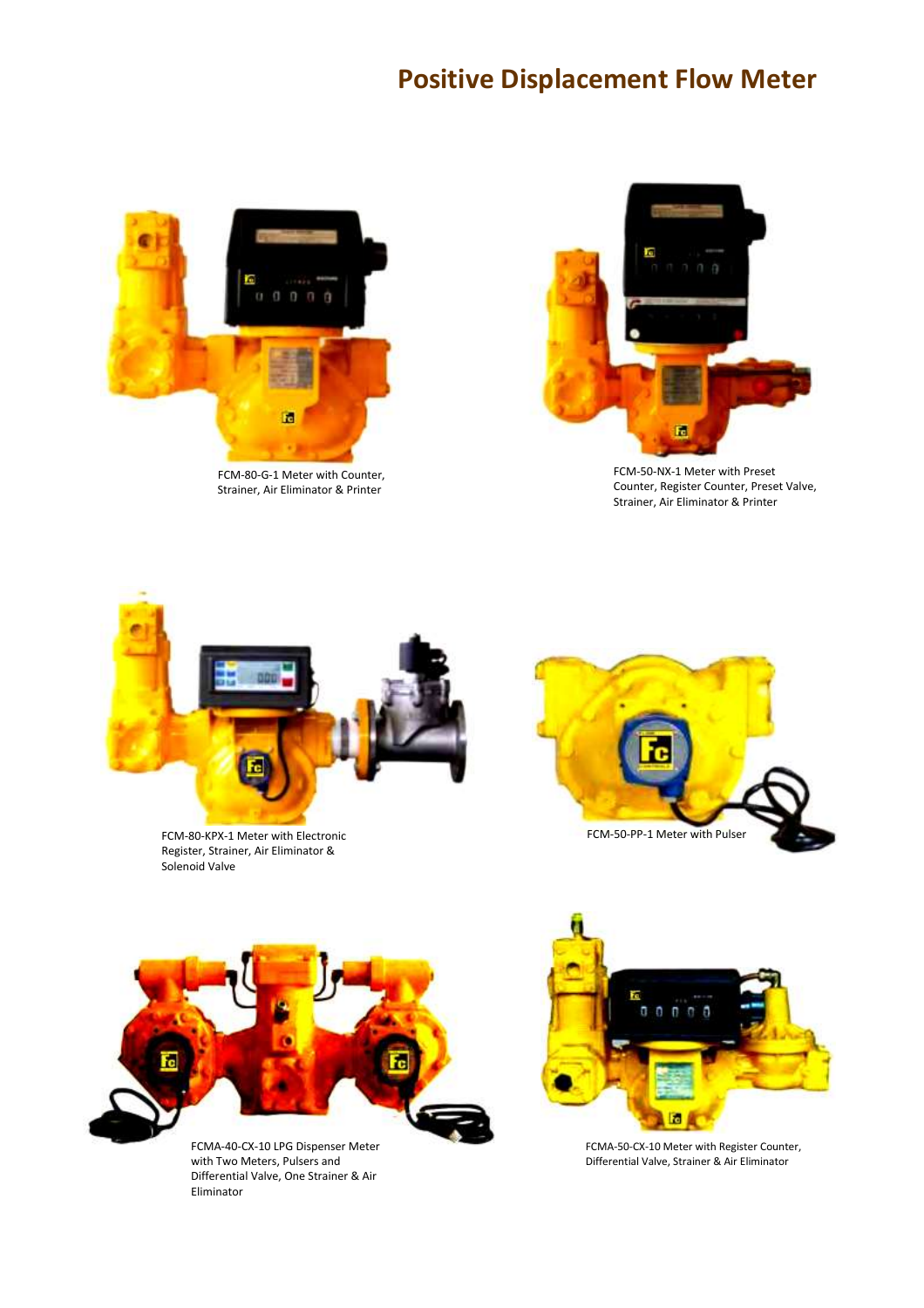# **Positive Displacement Flow Meter**

## **FCL Air Eliminator**

Aluminum, cast iron, stainless steel available.





FCL Air Eliminator FCL Air Eliminator with Plate

# **FCST series Strainer**

| <b>Technical Specification</b> |                 |  |  |
|--------------------------------|-----------------|--|--|
| Model                          | <b>Diameter</b> |  |  |
| FCST-50                        | 50mm/2"         |  |  |
| FCST-80                        | 80mm/3"         |  |  |
| <b>FCST-100</b>                | 100mm/4"        |  |  |
| <b>FCST-150</b>                | 150mm/6"        |  |  |

## **Strainer Basket**

The proper strainer basket to use depends on the different product and its viscosity over the expected range of metering temperature.

| <b>Strainer Mesh</b> | <b>General Application</b>           |
|----------------------|--------------------------------------|
| 200M                 | LPG only                             |
| 100M                 | Gasoline, Solvents, LPG              |
| 80M                  | Gasoline, Solvents                   |
| 40M                  | Heating Oil, Diesel fuel, Light oils |
| 20M                  | Motor oils&other viscous products    |





FCST-150 Strainer & FCL Air Eliminator



Strainer Basket

## **FCLX Series Filter & Air Eliminator**

LPGX Series Filter and Air Eliminator integrates the function of filter and air Eliminator into one body. It not only can filter the solid impurity, but also can expel the gas out the liquid at one time. It can be used to match with many kinds of flow meters to improve the measuring accuracy.

# **Technical Data**

Diameter: DN40‐200 Nominal Pressure:1.6,2.5,4.0,6.4Mpa Fluid Temperature:‐30℃~+250℃ Press Loss:≤0.03Mpa

Note: bigger size can be manufactured as per requirement



FCLX Series Filter & Air Eliminator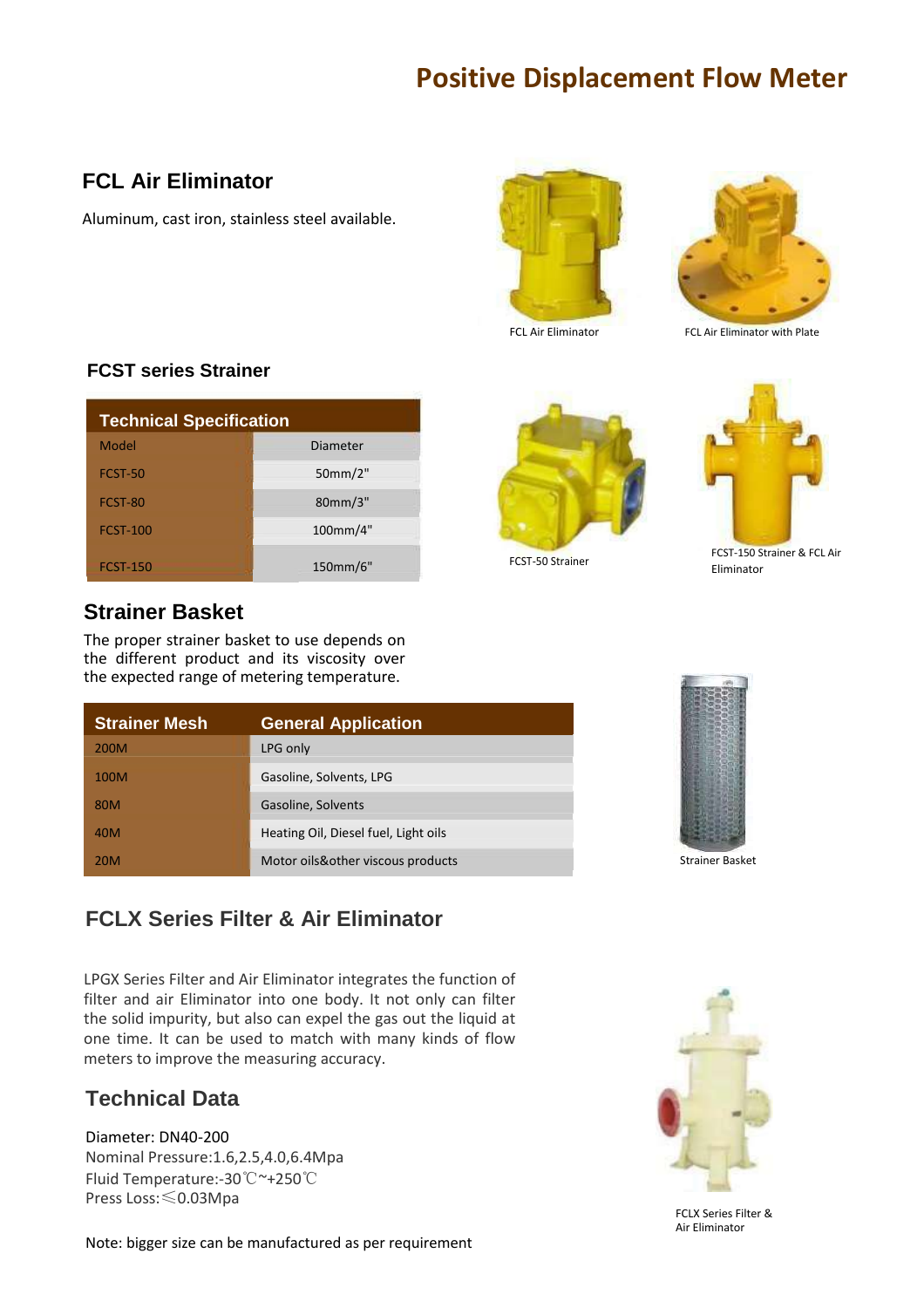## **VFC & VFCS series Piston Valves**



VFC-80 Piston Valve

VFC series Mechanically actuated piston valves are designed for mounting on the meter outlet to completely shutoff the liquid flow with easy operation under any pressure system. The valve can be operated manually or connected via a mechanical linkage to a preset counter on the meter for single stage closure or two-stage closure to eliminate

hydraulic shock. The valve is indexable in 90 $^{\mathsf{O}}$  turn for up & down or side facing outlet. 2",3",4" available for option.

| <b>Technical Specification</b> |                 |                       |                         |                 |  |  |
|--------------------------------|-----------------|-----------------------|-------------------------|-----------------|--|--|
| Model                          | <b>Diameter</b> | <b>Used for Meter</b> | Max. Flow Rate<br>L/Min | <b>Material</b> |  |  |
| <b>VFC-50</b>                  | 1.5"82"         | FCM40, FCM50, FCM50-L | 550                     |                 |  |  |
| <b>VFC-80</b>                  | 3"              | FCM80, FCM80-L        | 1136                    | Aluminum        |  |  |
| <b>VFC-100</b>                 | 4"              | FCM100, FCM100-L      | 2271                    |                 |  |  |

## **VFD Series Air Activated Differential Check Valve**

K Series Air Activated Differential Check Valves are installed at the outlet of the meter, which is designed to stop the flow of liquid whenever air is present to ensure accurate measurement.

| <b>Technical Specification</b> |          |                                |                         |          |  |  |
|--------------------------------|----------|--------------------------------|-------------------------|----------|--|--|
| Model                          | Diameter | Used for Meter                 | Max. Flow Rate<br>L/Min | Material |  |  |
| VFCD-50                        |          | 1.5"& 2" FCM40, FCM50, FCM50-L | 550                     |          |  |  |
| VFCD-80                        | 3"       | FCM80, FCM80-L                 | 1136                    | Aluminum |  |  |

## **VFD-50-LPG Differential Valve**



VFD‐LPG Differential Valve

The differential valve is mounted at the outlet of the meter and connected with the vapor eliminator with the function to shut off the liquid flow whenever vapor occurs in the tube system. The valve maintains sufficient pressure to ensure the high‐vapor pressure products, such as LPG &

Anhydrous Ammonia (NH3) to be always remained in liquid state. The valve is spring loaded and to fail if closed.

| <b>Technical Specification</b> |                 |                                         |                         |          |                     |
|--------------------------------|-----------------|-----------------------------------------|-------------------------|----------|---------------------|
| Model                          | <b>Diameter</b> | Used for<br>Meter                       | Max. Flow<br>Rate L/Min | Material | Working<br>Pressure |
| VFD-50-LPG                     |                 | 1.5"& 2" FCM40, FCM50<br><b>FCM50-L</b> | 760                     | Aluminum | 350PSI              |

## **Solenoid Valve**

Solenoid Plug Valve & Solenoid Air Check Valve Size: 2", 3", 4" & 6" Power:220V/50HZ or 24V and the Stainless Steel Cast Iron Solenoid<br>Solenoid Plug Valve and Cast Ircheck Valve





Solenoid Plug Valve



VFCD‐80 Check Valve